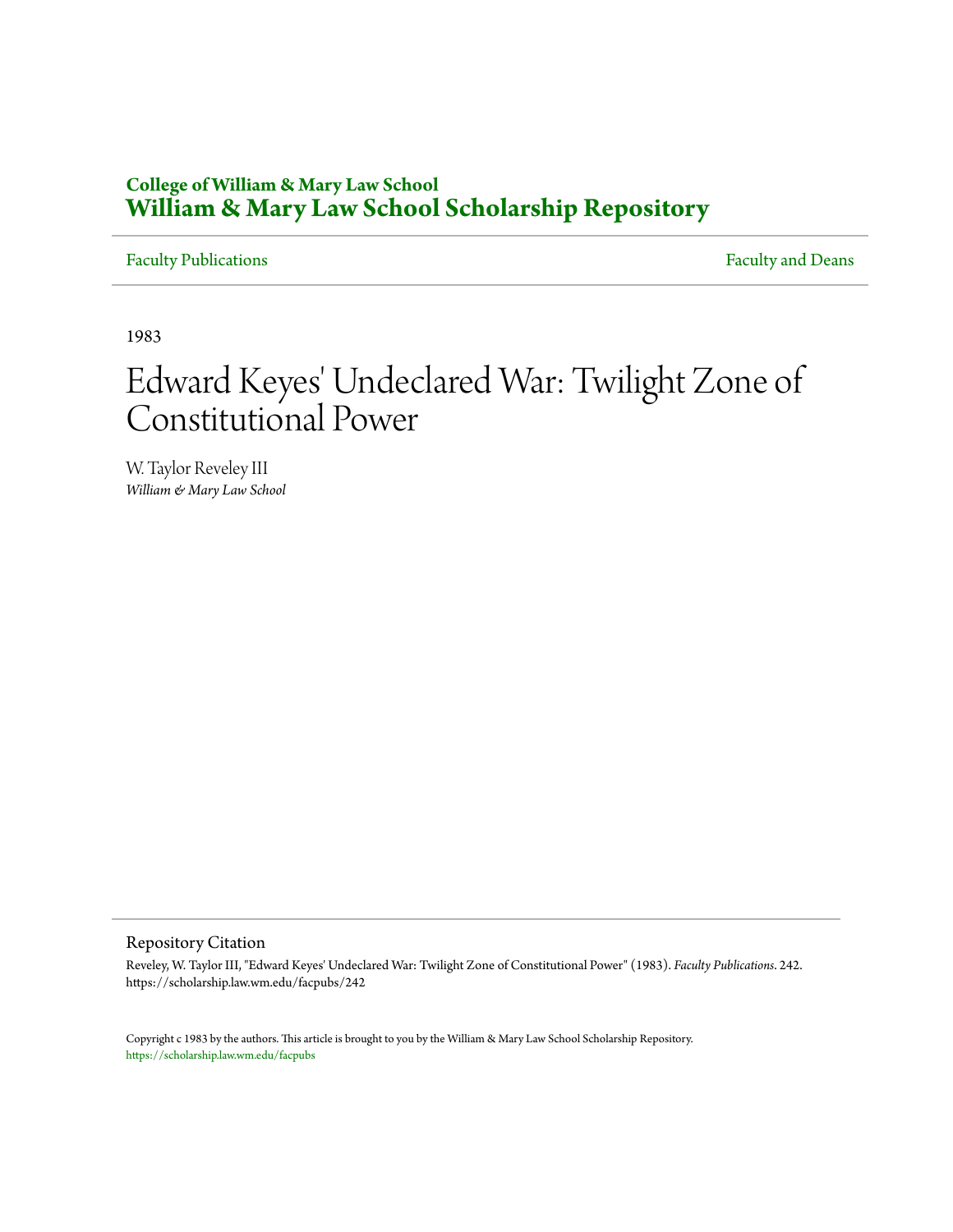## **War Powers**

**UNDECLARED WAR: TWILIGHT ZONE OF CONSTITUTIONAL POWER** By Edward Keynes. University Park, Pennsylvania: The Pennsylvania State University Press, 1982. Pp. ix, 236. \$17.95.

*Reviewed by W. Taylor Reveley, III\** 

Interpreting the constitutional separation of the congressional war powers from the presidential office of commander in chief is a difficult art that requires the skills of a historian, constitutional lawyer, political scientist, social psychologist, and the Oracle of Apollo at Delphi. (P. 31)

Dr. Keynes captures the essence nicely. For nearly two centuries the war powers have bedeviled a host of Presidents, congressmen, and those few judges willing to deal with them in court. The constitutional division of the war powers between the executive and legislative branches remains unclear today. Many hold beliefs nurtured by events since 1789-those of the Cold War in particular-that the Constitution vests in the President a broad prerogative over American war and peace. For many others, like Keynes, the Indochina conflict reawakened belief in a dominant congressional role, well rooted in the constitutional text and in the debates of its Framers and Ratifiers. As a result, interested Americans have disagreed vigorously in recent years about the constitutionality of various presidential and congressional approaches to the use of force.

Since government began under the Constitution, struggles over the war powers have erupted constantly between the President and Congress. By 1815 the United States had fought an array of Indians (in effect, foreign enemies); the two greatest powers of the day, France and Britain; and the Barbary , States. In addition, the Republic had skirted hostilities with Spain while pressing to relieve her of Florida. Thus, the respective constitutional prerogatives of the President and Congress over war and peace were of great concern to Americans while Washington, John Adams, and Madison held office. And there have been few administrations in which the nature of these prerogatives has not been heatedly debated.

Nonetheless, the search for a satisfactory theory of the war powers has been more intense and fruitful since the United States entered the Indochina

<sup>•</sup> Member of the Virginia and District of Columbia Bars. A.B. 1965, Princeton; J.D. 1968, University of Virginia. Mr. Reveley spent 1972-73 studying the war powers as a fellow of the Woodrow Wilson International Center for Scholars in Washington, D.C. and an international affairs fellow of the Council on Foreign Relations in New York City. He is the author of War Powers of the President and Congress: Who Holds the Arrows and Olive Branch? (1981).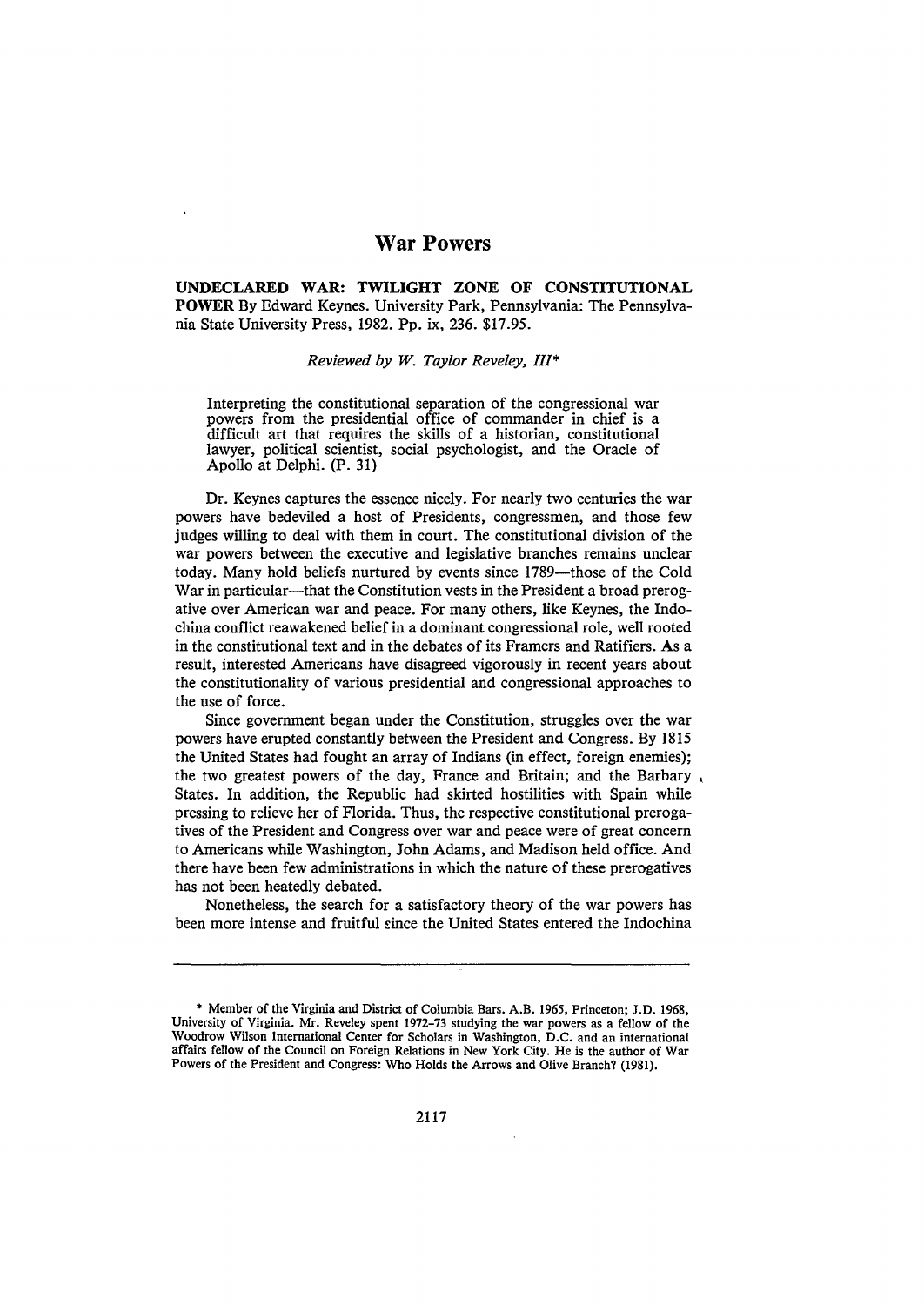conflict than at any prior time.<sup>1</sup> Given the experience of the past generation with American involvement abroad and prior experience with isolation and nonintervention, we do seem closer now than ever before to a mature understanding of how to divide authority between the President and Congress over war and peace. Keynes's book joins this quest.<sup>2</sup>

#### l. THE ELEMENTS OF A SATISFACTORY THEORY OF THE WAR POWERS

A satisfactory theory of the war powers must successfully unite (1) the text of the Constitution's war-power provisions, (2) the purposes of those who wrote and ratified the text in 1787-1788, (3) the evolving beliefs of Americans since 1789 about what the Constitution requires, and (4) the various allocations of control over the war powers that have existed in fact between the President and Congress during the past two centuries; Text and purpose are reasonably straightforward guides for constitutional interpretation. The evolving beliefs about the requirements of the Constitution and actual allocations of power are more convoluted; together they make up what is generally termed "practice," or "usage."3 Practice has been shaped not only by the

2. The Indochina conflict unleashed a flood of opinion, scholarship and action on the war powers-in law reviews, books, and the media; in proposed and actual legislation of many sorts, as well as voluminous congressional hearings; in publications of the executive branch; in the verbal positions taken by Presidents and Congressmen on pertinent issues; and, in judicial decisions. Among the ensuing books were T. Eagleton, War and Presidential Power: A Chronicle of Congressional Surrender (1974); L. Henkin, Foreign Affairs and the Constitution (1972); J. Javits, Who Makes War: The President Versus Congress (1973); W. Reveley, War Powers of the President and Congress: Who Holds the Arrows and Olive Branch? (1981); A. Schlesinger, Jr., The Imperial Presidency (1973); A. Sofaer, War, Foreign Affairs and Constitutional Power: The Origins (1976); L. Velvel, Undeclared War and Civil Disobedience: The American System in Crisis (1970). The books unleashed by Indochina continue to emerge. See, e.g., J. Sullivan, The War Powers Resolution: A Special Study of the Committee on Foreign Affairs (1982); A. Thomas & A. Thomas, Jr., The War-Making Powers of the President (1982).

3. Constitutional fundamentalists, of course, say that practice has no legitimate role in constitutional interpretation. It is certainly true that the actual language of the Constitution and, to a lesser extent, the evidence of the Framers' and Ratifiers' purposes for adopting particular provisions, are the primary determinants of what the Constitution means. The actual language of the document has unique standing. Its words alone have been formally drafted and ratified as constitutional law-a status not shared by the Framers' and Ratifiers' comments or by any aspect of subsequent practice, Supreme Court decisions included. It follows that when the war-power provisions of the document do explicitly allocate control between the two branches, the allocation

<sup>1.</sup> Keynes characterized Vietnam as the first modern undeclared conflict to test the President's warmaking powers. He suggests that the President's use of troops in the Korean War was pursuant to the United Nations Charter, which has the force of law in the United States. Furthermore, notes Keynes, World War 11 did not technically terminate until April 1952 so that the initial deployment of troops was valid under war-time statutes (p. Ill).

While Indochina far more than Korea did provide an occasion for constitutional testing, Keynes's explanation for this phenomenon is not compelling. Given the Tonkin Gulf Resolution of 1964, a strong case can be made that American involvement in Indochina, unlike Korea, was expressly authorized by Congress until the resolution's repeal in 1971. The reason that Indochina but not Korea provoked such constitutional testing, accordingly, is not immediately obvious. Perhaps the main reason lies in the respective lengths of the two conflicts. Had the Indochina War ended as quickly as the Korean War (say, by 1968), it too would not have been the object of such constitutional uproar. Further, unlike Korea, Indochina arose when, as a result of the civil rights movement, the country had become accustomed to constitutional confrontations. That movement rose in force only after Korea ended and peaked just as Indochina was getting well underway, releasing much of its energy to matters of war and peace.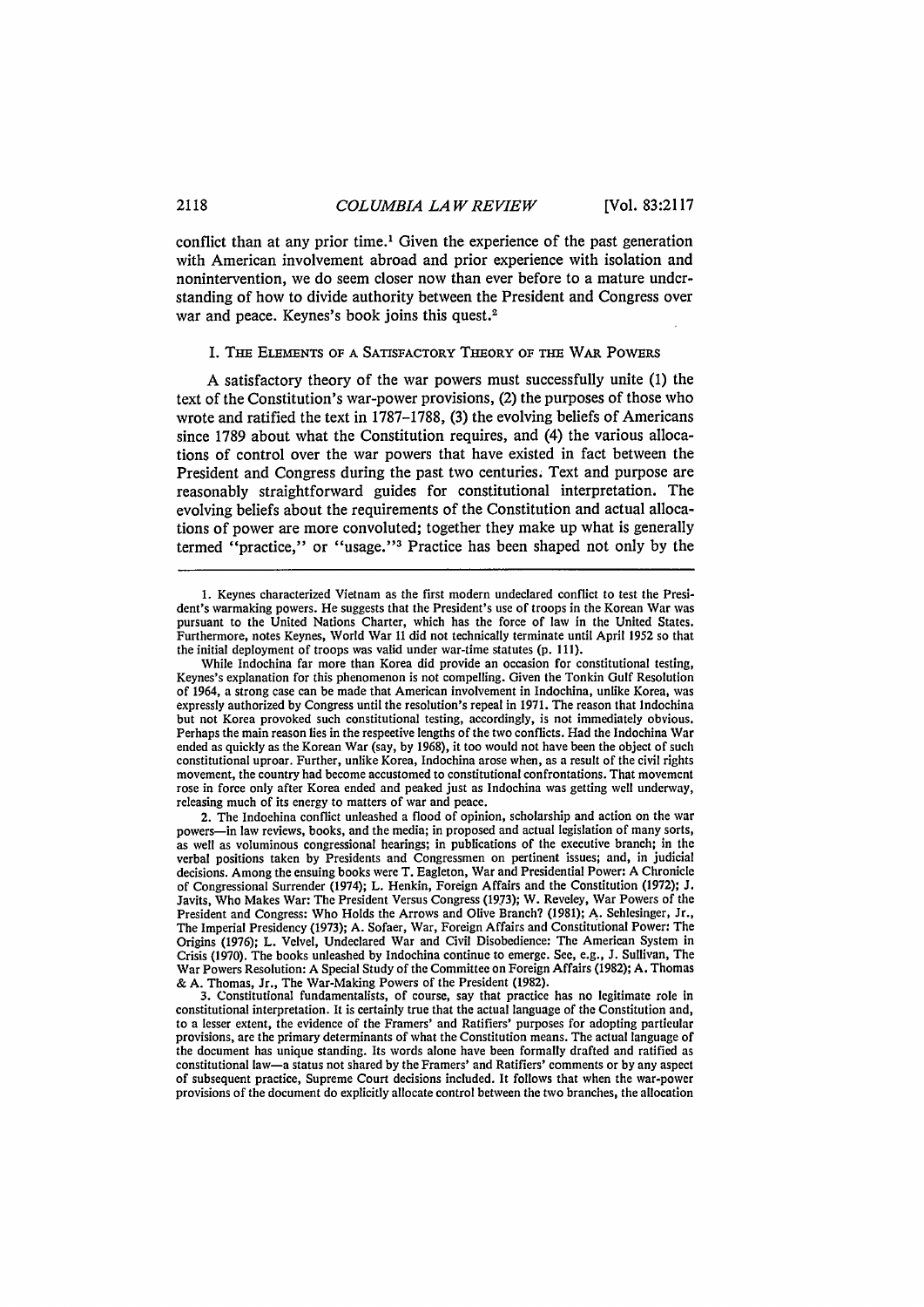constitutional text and debates, but also by three additional factors: the hazard, pace, and complexity of America's international relations at any particular time; the respective institutional capabilities of the President and Congress to cope with these changing relations; and the shifting balance of political strength between the two branches. \_

All of these factors have contributed to the allocation of the war powers between the President and Congress. More important, they will all continue to contribute, barring a radical change in American habits. This does not doom us to wander amid constitutional confusion, obtaining firm direction only from the prevailing political winds. It does suggest that successful constitutional answers must take into account all of the factors: the historical and political, as well as the purely legal.

To what extent does *Undeclared War* further the quest for a satisfactory theory of the war powers? Keynes discusses only in passing the text of many of the Constitution's war-power provisions and the implications that may be drawn from them. He sketches more fully the purposes of the Framers-if not the Ratifiers-by usefully setting out the "philosophical milieu" that shaped the conclusions of the Framers in 1787. The focus of Keynes's book, however, is on one aspect of post-1789 practice: the role of the courts in defining-or declining to define—the respective war powers of the President and Congress. Keynes's treatment of pertinent judicial decisions, especially those spawned by the Indochina conflict, is among the most complete now available.

The nonjudicial aspects of war-power practice, including the history of relations between Congress and the Executive Branch, are largely ignored in *Undeclared War.* Their disregard is serious because, as Keynes laments, judges have been loathe to take cases involving the war powers. Thus, these powers have largely been shaped over the past two centuries by the beliefs and

must be honored. Accordingly, none doubt that Congress must vote to declare war if America is to declare it. But in most cases, the demands of the Constitution must be interpreted from sources other than the words themselves. We must look beyond the text to decide, for example, which if any hostilities require a declaration of war.

Evidence of the Framers' and Ratifiers' purposes has the first claim to shape whatever meaning is given to uncertainties in the Constitution's provisions. But while the deliberations of 1787-1788 are entitled to deference, they should not mesmerize us. As the Framers of the Constitution were aware, much of their debate reflected problems peculiar to America at that time. See infra notes 12-13. They and others of their generation tend to interpret the Constitution by reading its text in light of experience and the document's underlying principles rather than in terms of the minutiae of their deliberations.

Moreover, the constitutional text has successfully been interpreted in ways contrary to the apparent intentions of its Framers and Ratifiers, even during its early years. For example, a strikingly greater diplomatic role for the Senate was assumed in the 1787-1790 conventions than actually developed during the first generation under the Constitution. It is inescapable that beliefs about what the Constitution's war-power provisions require, as well as the nature of actual allocations of control, have evolved over the past two centuries. It is not true that their evolution has simply been a descent into unconstitutionality. Rather, since 1789 the country has struggled to give concrete meaning to the Constitution's abstract terms, mark the bounds of its competing grants of authority, and fill in its gaps. Along the way we have frequently replaced old expectations about the law and old divisions of raw power with new understandings and arrangements more responsive to the changing circumstances of the country. In short, practice since 1789 does have a role in constitutional interpretation. See generally W. Reveley, supra note 2, at 170-75.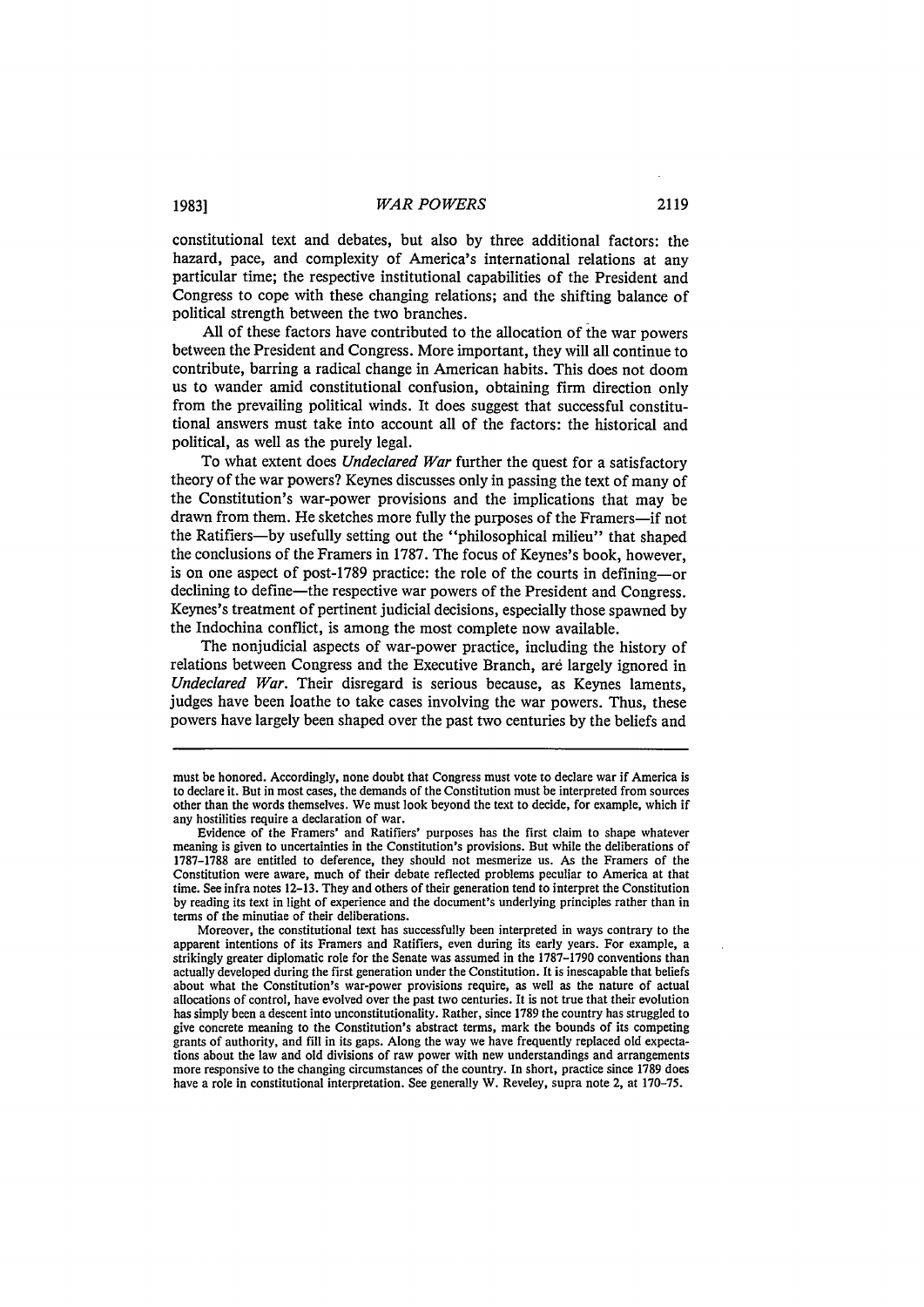actions of Presidents, members of Congress, Secretaries of State and War (or Defense), other bureaucrats, military and diplomatic officers, and commentators.

The most serious consequence of Keynes's limited, judicial focus is his failure to discuss the only statute purporting to allocate the war powers between the President and Congress: the War Powers Resolution of 1973.4 The Resolution resulted from a decade of constitutional dispute between the legislative and executive branches, spurred by an explosion in war-power debate and scholarship. As noted below, the Resolution will very likely prove to be the most significant single influence on the development of the war powers since the adoption of the Constitution itself.

#### II. KEYNEs's ARGUMENT

There are three basic elements to Keynes's argument in *Undeclared War.*  First, he suggests that, while the text of the Constitution and its Framers' purposes require prior congressional approval for any *offensive* use of American arms, leaving *defensive* uses to the President's discretion, in modern times the offensive/defensive dichotomy no longer provides a realistic basis for dividing the war powers between the President and Congress. Second, to the extent courts have been willing to do anything at all about the growing executive hegemony over the war powers, judges have usually made the situation worse by creating a "twilight zone of concurrent power" (p. 166).<sup>5</sup> In cases falling within this zone, courts have read imprecise congressional acts-often passed in the wake of executive faits accomplis-as having approved offensive as well as defensive use of force by the President. Third, while courts may be expected to play a limited role in restraining offensive use of force by Presidents-perhaps a greater role after Indochina than before-it remains for Congress to limit executive war-making by insisting on a prior consensus between the executive and the legislative branches about American use of force abroad. Each of these elements bears scrutiny.

#### A. *The Offensive/Defensive Dichotomy*

As to the first element, Keynes concludes that the Framers gave the commander-in-chief power to the President on the assumption that the President and Congress will perform two separate functions with regard to military activities. Congress can change the nation's condition from peace to war. The President, on the other hand, can repel sudden attacks-be they on U.S. territory or on armed forces abroad-in his capacity as civilian commander in chief. The President may also use the armed forces to protect the lives and property of United States citizens abroad (p. 34). Keynes suggests that by

<sup>4. 50</sup> U.S.C. §§ 1541-1548 (1976 & Supp. V 1981).

*<sup>5.</sup>* Cf. Youngstown Sheet & Tube Co. v. Sawyer, 343 U.S. 579, 637 (1952) (Jackson, J., concurring) ("there is a zone of twilight in which [the President] and Congress may have concurrent authority").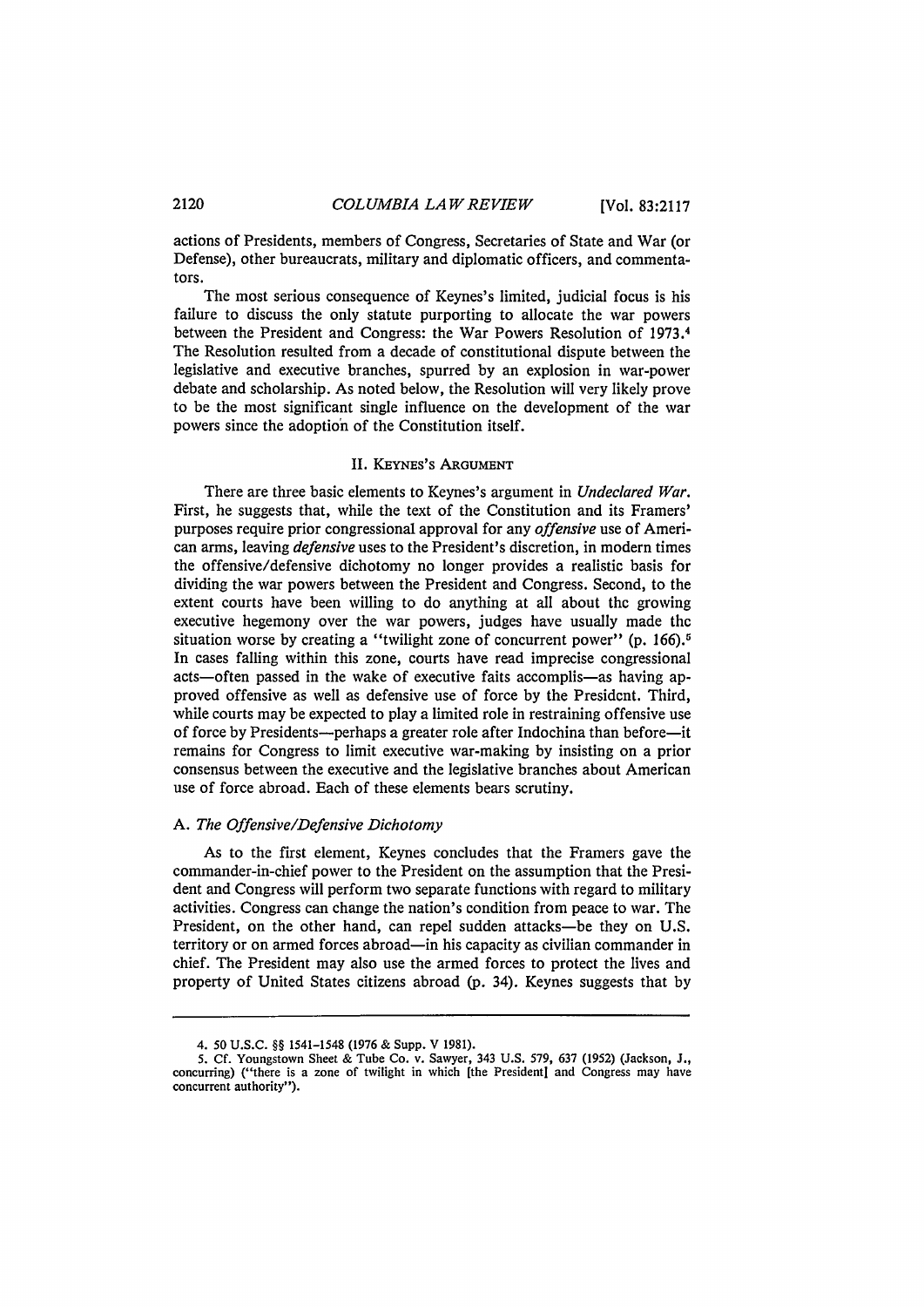giving "defensive" powers to the President, it was intended that his authority in this domain be exclusive. "While Congress has broad power to curb presidential warmaking, the legislature cannot constitutionally limit the President's defensive power" (p. 165).

In all likelihood, however, Keynes has overstated the discretion that the Framers and Ratifiers intended for the President. The "fundamental distinction between offensive and defensive war and hostilities" (p. 34), on which Keynes relies is largely a construct of post-1789 practice, not of the original understanding. Far more than the Framers and Ratifiers, it is post-1789 usage that suggests the President "has the exclusive constitutional authority to defend U.S. citizens, territory, troops, and property against sudden attack or when the threat of attack is imminent" (p. 88). Neither the 1787-1788 debates nor the text of the Constitution itself reveals such sweeping executive prerogative.

The debates do indicate that the Framers envisaged the use of armed force without a formal declaration of war, but not, unless the nation were suddenly attacked, without prior authorization by majority vote of the House and Senate. The Framers and Ratifiers understood the distinction between limited use of armed force in discrete contexts and unrestricted general hostilities, and intended to provide for both contingencies in the Constitution. They were aware that most eighteenth-century conflicts had not been formally declared and that political theorists distinguished between general and limited conflict, with marque and reprisal explicitly recognized as a means of waging the latter. Defensive or retaliatory uses of force, the sorts expected for America in 1787-1788, tended in that era to be limited, undeclared engagements. In addition, the word "declare" was loosely employed by the Framers in ways equating it with "begin" or "authorize." Use of the term suggests that the Framers expected a more active role for Congress than Keynes recognizes. The Framers' grant of authority to Congress to declare war and issue letters of marque and reprisal almost certainly was intended to convey control over all involvement of American forces in combat whether for defensive or offensive purposes, except in response to sudden attack. 6

Even then, the text of the Constitution suggests that the Framers expected the states to bear the major burden of defense against sudden attack until Congress could act.7 The only evidence of equivalent authority for the President must be gleaned from a brief, confused Philadelphia debate-less than two pages in Madison's notes-which ended with the substitution of "declare" for "make" in the clause delineating Congress's war power.<sup>8</sup> The discussion meandered and the nature of crucial votes remains obscure; but it is

<sup>6.</sup> See generally W. Reveley, supra note 2, at 51-ll5.

<sup>7.</sup> Although the states may engage "without the Consent of Congress . . . in War . . . [if] actually invaded, or in such imminent Danger as will not admit of delay," U.S. Canst. art. I, § 10, cl.3, there is no equivalent constitutional provision authorizing presidential response to either ongoing or imminent attack.

<sup>8.</sup> See 2 Records of the Federal Convention of 1787, at 318 (M. Farrand ed. 19ll); see also W. Reveley, supra note 2, at 64, 81-85, 101-02.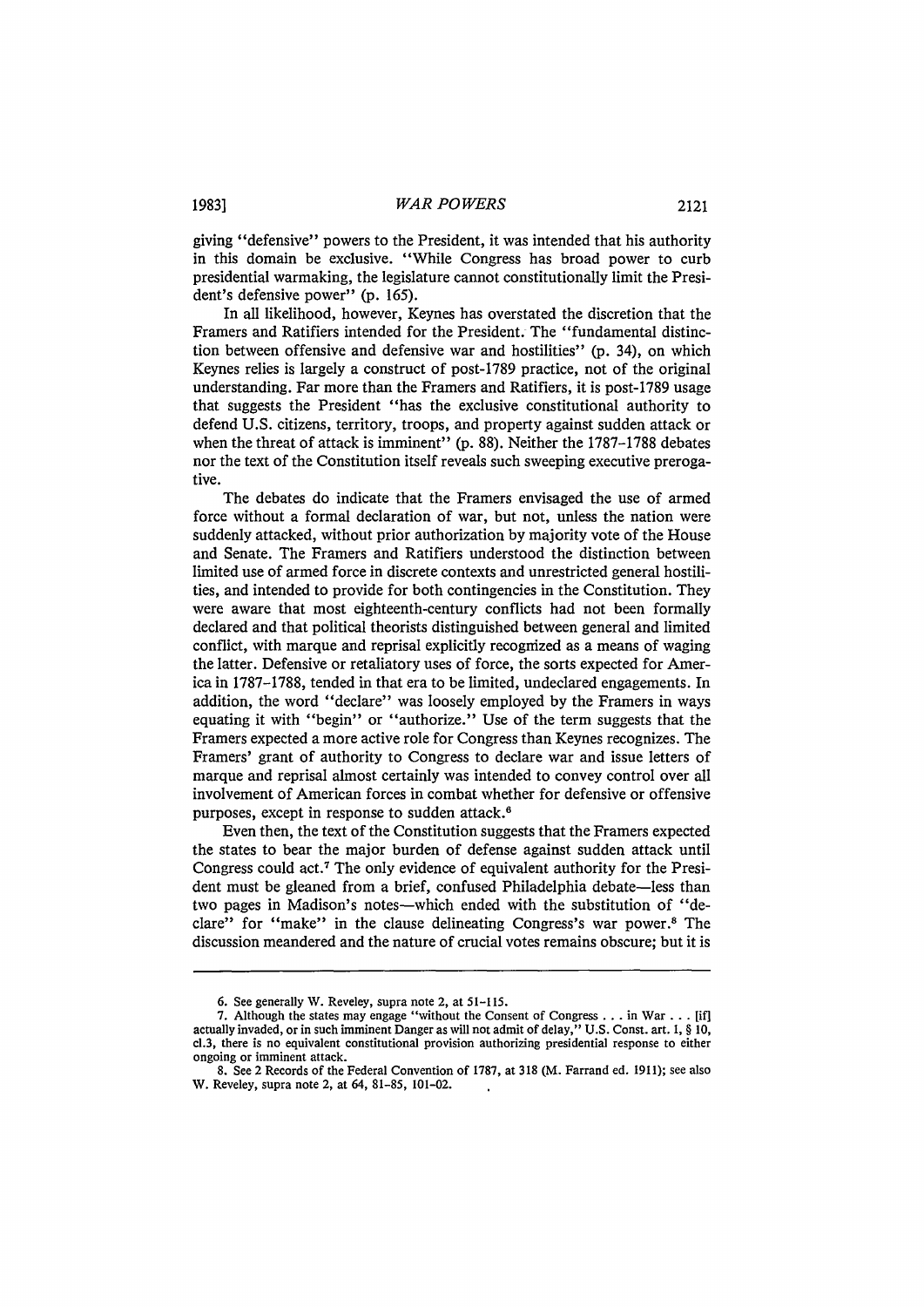not likely that the substitution signaled much gain in executive prerogative in the minds of the Framers. George Mason voted for the substitution despite his phobia about presidential power, and the change later was ratified without objection by any of the most virulent foes of executive power.

The substitution may have been designed simply to prevent Congress from asserting control over the conduct, as well as the initiation, of conflict. Even if, as seems more probable, the change was intended to authorize emergency military action by the President, no mention was made of any power on his part to defend the nation against imminent as opposed to ongoing attack, much less of power to defend anything abroad-such as U.S. citizens and property in other countries. Thus, in the light most favorable to presidential prerogative, the Framers' substitution of "declare" for "make" permits executive response to ongoing physical attack on American territory and may also allow preemptive strikes by the President against impending attack, until Congress can decide whether to pursue the hostilities.

The commander-in-chief clause, in turn, received little attention from the Framers and Ratifiers.9 It was viewed as a modest grant of authority. Hamilton's limited "first general and admiral" interpretation reflected the consensus.<sup>10</sup> During hostilities the President would set strategy and tactics, and his authority would inevitably grow during a military crisis. But he would not commit America to hostilities except by signing authorizing legislation, and he would not make peace except as a participant with the Senate in the treaty process. Those who fought the commander-in-chief clause did so out of fear that the President would turn the army to treason at home. The Federalists responded by citing the need for a single commander during war (a lesson learned from the Revolution) and the danger of placing it in an ambitious general rather than a civil officer with a fixed tenure. They said that only the rare President would personally command the troops, and that there would be no armies, navies, or militia for him to lead unless Congress so provided. No one suggested that the President would have an unlimited prerogative to use foree so long as it was used for defensive ends. The declare-war and commander-in-chief clauses passed with little debate because they left Congress with authority over whether the American military would be used. Other than the President's participation in legislating military policy, his only role was to execute it.

Having found an offensive/defensive dichotomy in the original understanding, Keynes then argues that the twentieth century has undone it. Changes in the technology of warfare, he notes, have eliminated any coherent distinction between the "offensive" and "defensive" use of military force. He cites as examples the deployment of U.S. intermediate range missiles in Turkey and the stationing of Soviet combat troops in Cuba. Should these be considered offensive or defensive measures? For that matter, he asks, is a preemptive nuclear first strike a defensive or an offensive act (p. 3)? <sup>11</sup>

<sup>9.</sup> See W. Reveley, supra note 2, at 64-65, 75, 77, 80, 82-84, 88-90, 97, 100, 102-06.

<sup>10.</sup> The Federalist No. 69, at 418 (A. Hamilton) (C. Rossiter ed. 1961).

<sup>11.</sup> See also pp. 40, 88-89.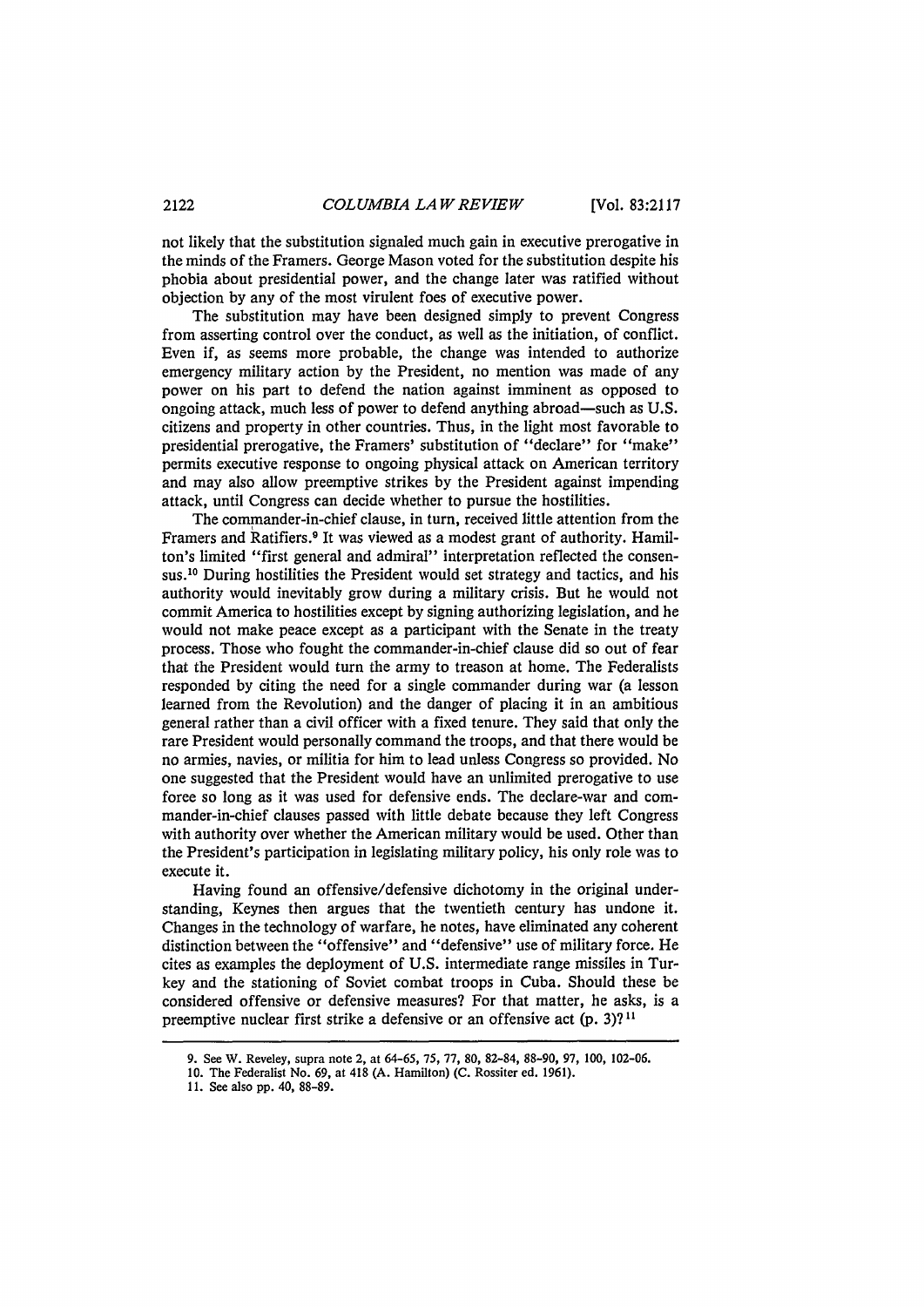But for reasons already noted, the distinction between offensive and defensive uses of force did not figure heavily in how the Framers and Ratifiers anticipated the war powers would be divided between Congress and the President. The source of the constitutional tension between the executive and legislative branches over the war powers lies not in the dawn of a new era, as Keynes maintains. Rather, the difficulty in developing a satisfactory theory of the war powers arose when the Framers' and Ratifiers' basic expectationthat there would be prior congressional approval of all American use of force except under the very limited circumstances of sudden attack-proved to be unrealistic almost from the moment government began under the Constitution.12 President Washington with the Indians, Jefferson with the Barbary States, Madison and Monroe as they sought to take Florida from Spain, Polk in pursuing manifest destiny at Mexico's expense, and Lincoln blockading and raising troops against the South-in fact almost all Presidents from 1789 onhave used force offensively, as well as defensively, without prior congressional approval.

Nor was the line between defensive and offensive action much more easily drawn in the nineteenth century than today. In each of the instances just mentioned, Americans disagreed about where to mark the boundary, just as they now differ over how to categorize "deployment of U.S. intermediaterange missiles in Turkey or the stationing of Soviet combat troops in Cuba"  $(p. 3).^{13}$ 

13. But while the war powers do not raise new constitutional issues today, they do present issues of wholly new dimensions that-because of the changes in the international system and the conduct of warfare to which Keynes refers-have unprecedented gravity.

During the first generation under the Constitution, the country suffered the trials of a small, weak nation caught up, if at a distance, in the wars of the prevailing superpowers. The country, nonetheless, was shielded by geography, the limited military technology of its potential foes, the inability of America to intervene abroad, and its slight economic interdependence with other nations. During most of the nineteenth century, America was even further sheltered by the rise of a European balance of power for which it had no direct responsibility.

During the last three decades, the circumstances have changed. The purely physical ability of postwar America to commit its military abroad in large or small numbers, swiftly or slowly, for days or years, vastly exceeds the country's capacity before 1941. America's willingness to intervene abroad also stands in radical contrast to a previous tradition of nouinvolvement except to trade, defend American citizens and property abroad, expand our boundaries, and police the Caribbean. Coupled with this new capacity and will to use force abroad are consequences of intervention that defy prediction and risk catastrophe more than ever before. Even the time when weak states could be roughly handled with little risk of violating international law and political sensibilities has passed. The American military can no longer punish with relative impunity "backward" peoples who have attacked our citizens and property, or pursue criminals across the borders of weak states, or occupy and administer Caribbean countries. See W. Reveley, supra note 2, at 12-13, 165-66, 177, 184-85, 265, 348 n.66.

<sup>12.</sup> The Framers' unrealistic view of prior approval fits within a larger context of related but equally ephemeral views: that peace and noninvolvement with the rest of the world would be America's customary condition; that the hazard, pace, and complexity of international affairs would remain as they were in 1787-1788, along with the country's virtually nonexistent capacity and need to work its will abroad; that treaties would prove to be the heart of American foreign relations; that the Senate could keep step with the President in diplomacy; that the regular military would not achieve its present size and stand during peace, little restrained by the need for Congress to raise and support it; and that the loyalty of naturalized citizens, the navigation of the Mississippi, and other compelling issues of the late eighteenth century would be indicative of the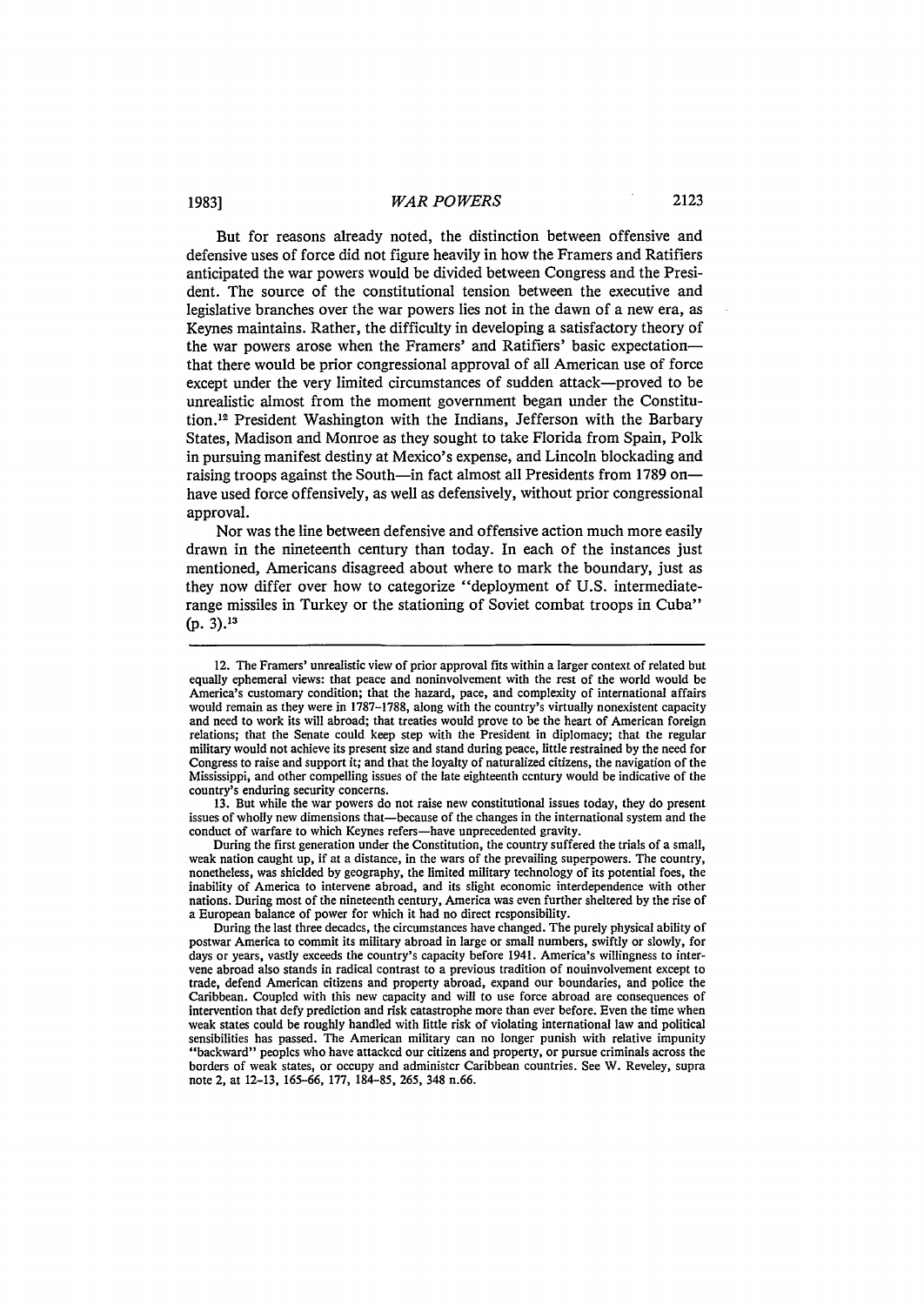#### B. *Judicial Failure to Police the War Powers*

The second major theme of Keynes's argument is that the judiciary's treatment of the war powers has served only to confuse and distort the basic issues. Especially since the Civil War, according to Keynes, the judiciary has allowed Congress and the President to fuse their constitutionally distinct authority into a single war power. That power, in turn, has been exercised by the commander in chief with few limitations. This situation has evolved under a theory of "joint participation," developed by judges and commentators, which, Keynes says, unjustifiably allows Congress to transfer power to initiate military hostilities to the President.<sup>14</sup>

Keynes is correct that the courts have done a poor job of policing the war powers. Usually they have declined to take the job at all. When judges have acted, often they have wrung congressional approval for presidential initiatives out of legislative activity, or inactivity, that fell far short of express authorization of American use of force (pp. 101-09, 120-60).15

Nonetheless, the result does not deserve Keynes's grim judgment that "the judiciary has encouraged the legislature and the executive to fuse their separate powers of war and defense into a national war power whose only standard is the extraconstitutional one of success on the battlefield" (p. 167). First, the judiciary has had relatively little to do with the process. Second, those people and institutions that have been heavily involved in it have not done nearly the bad job that Keynes suggests. The "practice of presidential military *fait accompli"* (p. 167) did not begin, as Keynes argues, with the Civil War (although no prior or subsequent President has matched Lincoln's unilateral acts in 1861).<sup>16</sup> Starting with George Washington, Presidents began using the military on their own initiative, some more than others and with varying degrees of congressional ratification. 17 As stated previously, the Framers' and Ratifiers' expectation that Congress would authorize in advance all use of force by this country, except in response to sudden attack, proved unrealistic from the outset.

Thus, the country has been working since 1789 toward a satisfactory theory of the war powers. The process has not simply involved Congress, the courts, and the public supine before rising presidential prerogative over American war and peace.18 The legislators have been the driving influence behind certain decisions to fight. Some Presidents have sought prior congressional approval, been denied it, and foresworn armed action. 19 On other occasions executives or their subordinates have begun a use of force only to end it when

<sup>14. &</sup>quot;Congress cannot prospectively or retroactively authorize the President to choose the enemy, the time and the place of military hostilities" (p. 167).

<sup>15.</sup> See also W. Reveley, supra note 1, at 11, 140, 148-49, 212-15, 345-46 nn.33-34.

<sup>16. 1</sup>n the early months of his Presidency, Lincoln increased the size of the Army and the Navy, called out the militia, summoned volunteers, paid money from the Treasury to private parties to further the war effort, and blockaded confederate ports-all while Congress was out of session. When Congress finally met, it ratified the President's actions. Id. at 125-26.

<sup>17.</sup> See id. at 121-30, 135-61.

<sup>18.</sup> See id. at 121-31.

<sup>19.</sup> ld. at 121.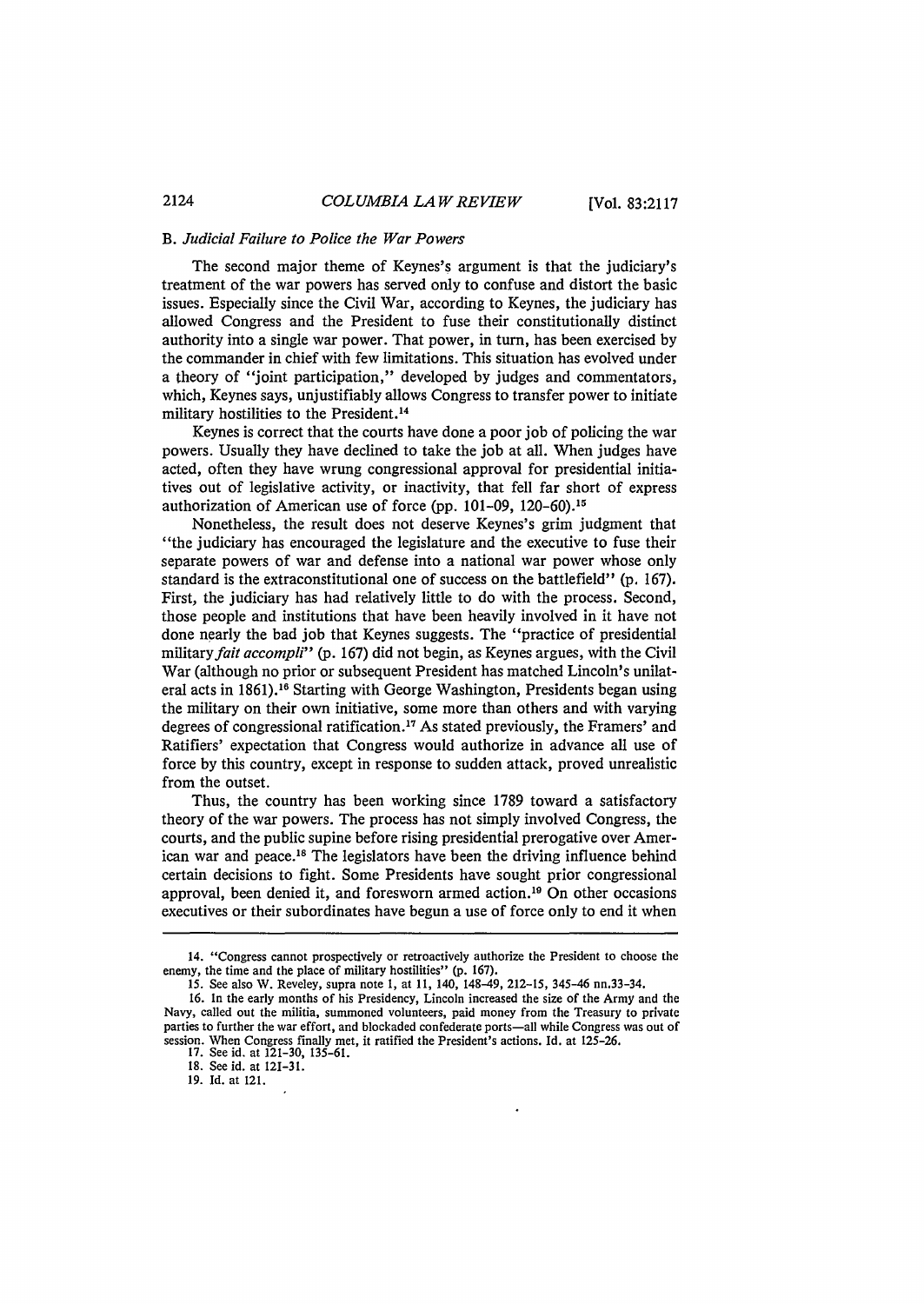Congress refused to vote ratification or vital implementing tools.<sup>20</sup> On yet other occasions Presidents have been permitted to go forward subject to congressional constraints, for instance, as to geography or type of force.<sup>21</sup> Presidents, too, have at times declined even to attempt military acton in the face of anticipated congressional opposition.<sup>22</sup> Far more often, of course, majorities in the Senate and House have affirmatively agreed with the President on how force should be used; sometimes the resulting congressional acceptance of executive policy has been the product of genuine interchange between the two branches, and sometimes Congress has acquiesced in presidential initiatives.23 Then, too, some presidential actions, if ever blessed by Congress, were blessed because the circumstances left no other acceptable option.24

Various constitutional standards can be drawn from the interplay that has occurred since 1789. The precise nature of these standards—their definition of a satisfactory theory of the war powers-remains a matter of disagreement among reasonable people. But the state of the art has advanced significantly in recent years, and there is reason to believe that the outline of an emerging constitutional consensus was drawn in the War Powers Resolution of 197325 despite presidential objection to certain of its terms. That incipient consensus, stated in broad terms that do not necessarily mirror those of the Resolution, (1) leaves to the President the discretion to begin military action that he thinks in the national interest, so long as he promptly reports the use of force to Congress, but thereafter (2) requires express congressional authorization to continue the military action beyond a few months, and (3) urges the President at all times to consult closely with Congress on matters of war and peace. 26 Element (1) takes most of its constitutional justification from practice since 1789, while elements (2) and (3) are more directly drawn from the actual language of the Constitution and the expectations of its Framers and Ratifiers.

#### C. *Proposed Congressional Role*

Against this background comes the last of Keynes's central themes. He concludes that since the judiciary has proved to be particularly tolerant of the

<sup>20.</sup> Id. at 122.

<sup>21.</sup> Id.

<sup>22.</sup> Id. at 122-23.

<sup>23.</sup> Id. at 124.

<sup>24.</sup> See supra note 16.

<sup>25. 50</sup> U.S.C. §§ 1541-1548 (1976 & Supp. V 1981).

<sup>26.</sup> Arguably, there is a fourth element as well: an understanding that majorities in the Senate and House, via a concurrent resolution, may vote limits on, or an end to, a presidential military initiative at any time during its conduct. The legal force of such a "legislative veto" is doubtful, however, after the Supreme Court's holdings that such vetoes in other contexts are unconstitutional. See INS v. Chadha, 103 S. Ct. 2764 (1983); Process Gas Consumers Group v. Consumers Energy Council of America, 103 S. Ct. 3556 (mem}, aff'g Consumer Energy Council of America v. FERC, 673 F.2d 425 (D.C. Cir. 1982); United States Senate v. FTC, 103 S. Ct. 3556 (1983) (mem}, aff'g Consumers Union of U.S., Inc. v. FTC, 691 F.2d 575 (D.C. Cir. 1982). Dissenting in Chadha, Justice White warned: "Today the Court not only invalidates § 244(c)(2) of the Immigration and Nationality Act, but also sounds the death knell for nearly 200 other statutory provisions in which Congress has reserved a 'legislative veto.'" 103 S. Ct. at 2792.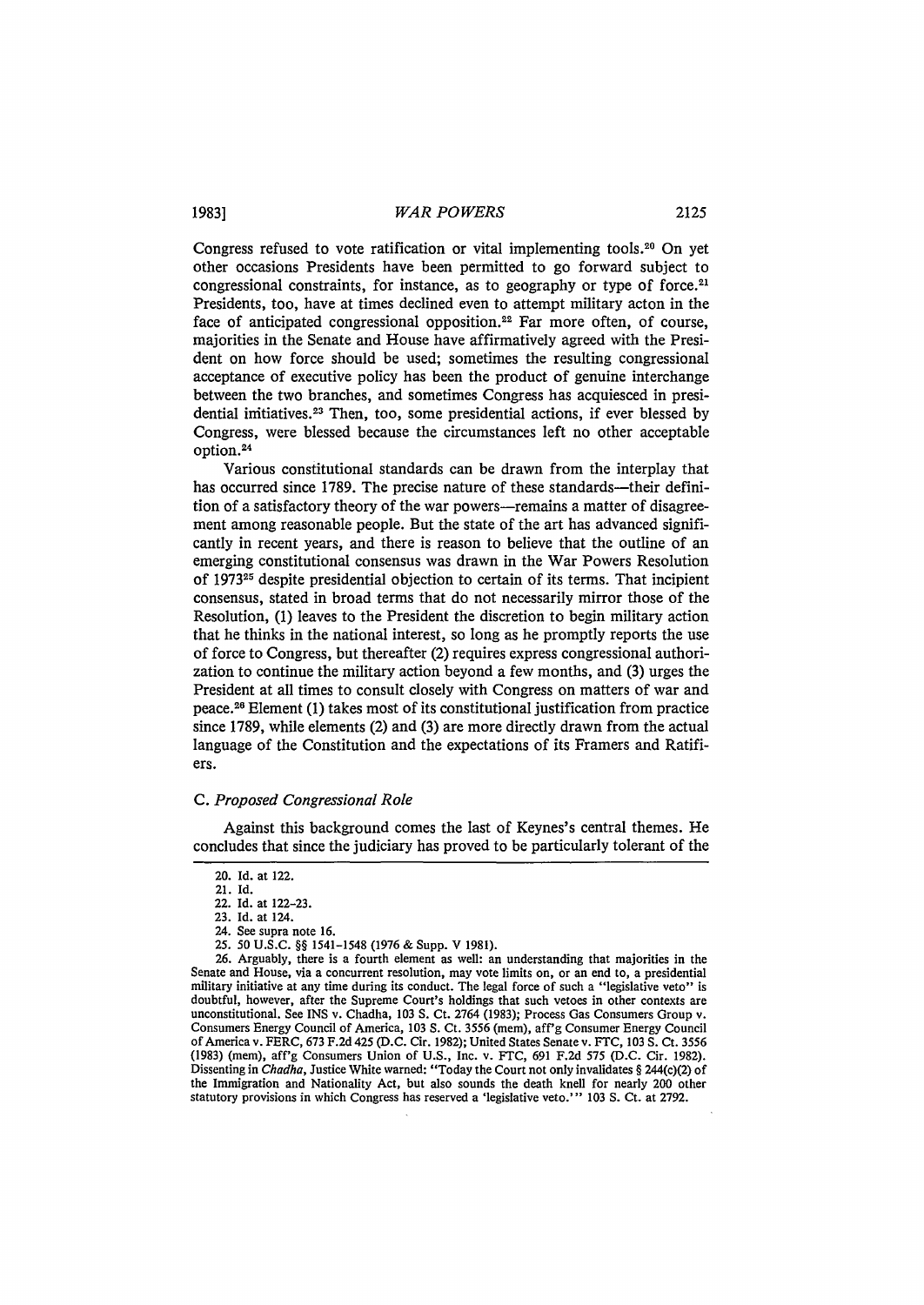exercise of executive power, opponents of presidential warmaking must look to Congress for relief (p. 175). He suggests, however, that "the concept of an indivisible national war power permits the President to suspend the separation of powers as long as Congress concurs in his decisions" (p. 169). Yet if Congress loses confidence in the President's military policy, Keynes fears that it will have to "mobilize a two-thirds majority to override the commander in chief's actions" (id.). Failing that, Congress's only other remedy is impeachment and removal (p. 170).

Keynes is concerned that Congress may not be equal to the task. His concern, however, largely ignores the War Powers Resolution of 1973. He mentions it only twice in the last pages of his book.27 Yet the act appears to be directly on point. In unprecedented fashion, it sets out procedures for how the President and legislators are to go about deciding whether to use force, and it constitutes the best chance Congress has had since 1789 for guaranteed opportunities to participate in deciding whether America uses force if the combat lasts more than forty-eight hours. Thus, though largely overlooked by Keynes, the Resolution accomplishes many of the goals he endorses. It does permit "opponents of presidential warmaking" to focus realistically "on Congress rather than the Federal courts" (p. 175). While the act does not deny the President quick, surgical applications of armed force, it makes clear, as Keynes strongly urges, that "explicit legislative authorization" is required for any long-term commitment of American forces to hostilities, thus assuring that "the nation [wiii] not wage a long, protracted, undeclared war without fundamental prior agreement between Congress and the President" (p. 175). It also avoids the possibility that Congress must mobilize a two-thirds majority to override the commander in chief's actions (p. 169). Under the Resolution, an executive initiative ends (a) within sixty to ninety days unless a majority of Congress votes expressly to authorize its continuance, or (b) at any other time that Congress legislatively vetoes the initiative.<sup>28</sup>

Admittedly, however, the Supreme Court's decision last Term in *INS v. Chadha29* cast serious doubt on the constitutionality of all legislative vetoes, including the one created by section 5(c) of the War Powers Resolution:

<sup>27.</sup> In the first passage (p.171), Keynes implies that a case involving the war powers might arise outside the context of the Resolution. That is unlikely given its structure: the President must report to Congress his use of force within 48 hours of its initiation, and he must then (a) end the usc within 60 to 90 days unless Congress expressly authorizes its continuance, or (b) limit or end it whenever so directed by majority votes in the House and Senate. But sec supra note 26.

Keynes's fear that courts might find "some procedural rationale" for refusing to hear the case (p. 173) seems unwarranted. If asked, courts will probably construe the constitutionality of the War Powers Resolution and, assuming it has been found constitutional, then decide whether there has or has not been compliance with its pertinent provisions. Federal courts are not prone to avoid cases brought squarely under federal statutes. They have also become somewhat more willing in recent years to consider cases involving the basic prerogatives of the President and Congress. See, e.g., United States v. Nixon, 418 U.S. 683, 703-05 (1974); see also W. Rcvclcy, supra note 2, at 209-12, 216-17, 242, 262.

<sup>28.</sup> But see supra note 26; infra text accompanying notes 29-30.

<sup>29. 103</sup> S. Ct. 2764 (1983).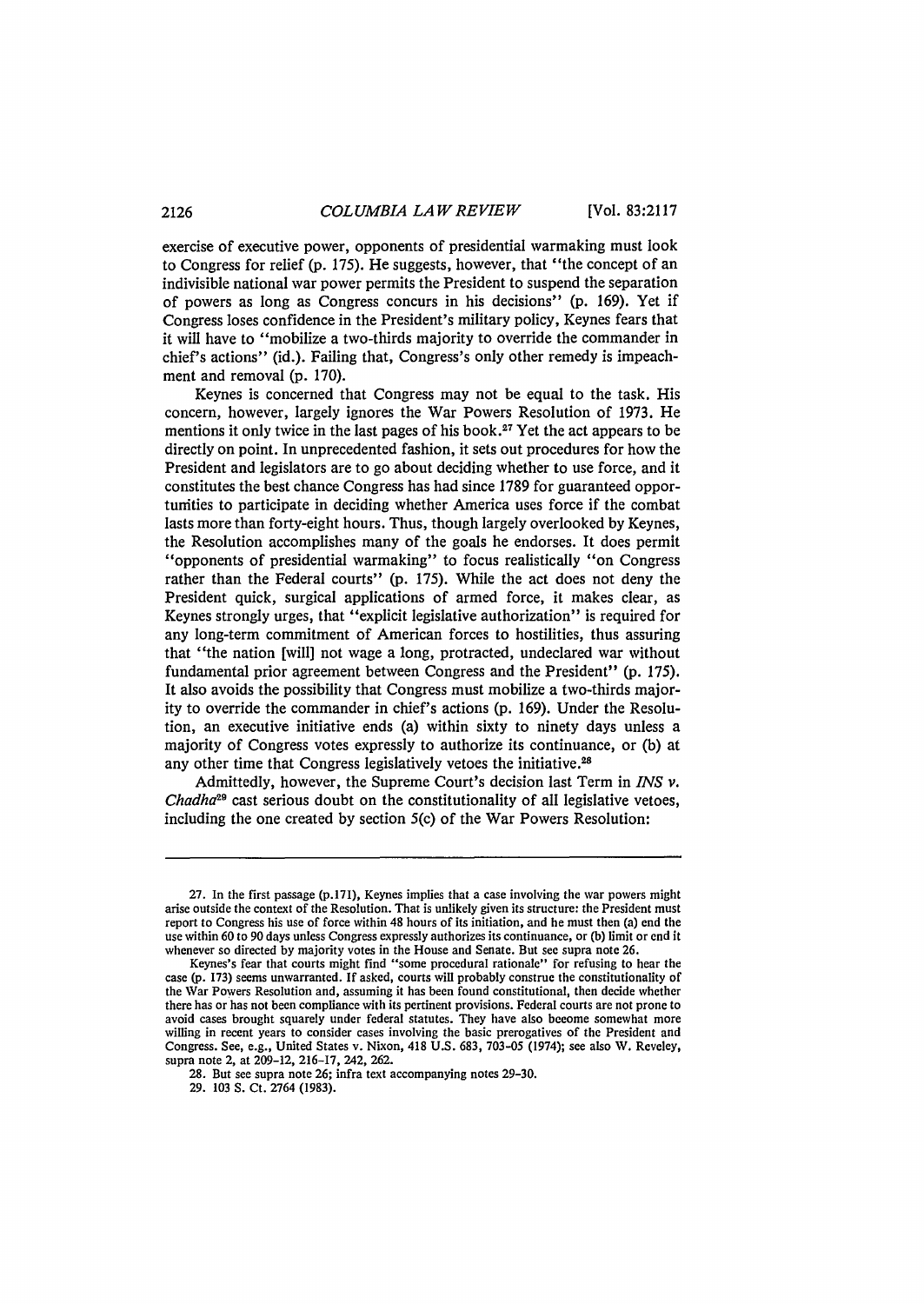[A]t any time that United States Armed Forces are engaged in hostilities outside the territory of the United States ... without a declaration of war or specific statutory authorization, such forces shall be removed by the President if the Congress so directs by concurrent resolution.<sup>30</sup>

It follows that section 5(c) probably would not survive a dose of Chadha's rationale.

On the other hand, it is interesting to speculate what the Court might have done had the constitutionality of a legislative veto first been questioned in the context of the War Powers Resolution. Viscerally, the *Chadha* facts were especially compelling-a twelfth-hour, drumhead vote by one house of Congress to expel a benign alien from this country, despite the executive branch's protestations that he deserved to stay.31 These facts invited the discovery of constitutional flaws in the expulsion procedure. Quite to the contrary, a likely set of war-power facts would place Congress, not the President, in the more sympathetic light; a typical war-power context would involve a considered vote by both houses of Congress to limit or stop use of American armed force abroad, one begun by the President acting solely on his own authority.

Moreover, Justices White, Powell and Rehnquist took varied but serious exception to the *Chadha* majority's reasoning. The arguments of these three Justices--plus the absence in *Chadha* of any explicit indication that the majority meant to overturn section 5(c) of the War Powers Resolution-could provide the basis for the Court some years hence to sustain a legislative veto in the war-power context.<sup>32</sup>

In any event, Congress will very likely keep section 5(c) on the books to use if the need arises. At worst, the result will be a quick judicial ruling that Chadha did kill section 5(c). But even if the Court so ruled, it would remain likely as a practical matter that majorities in both houses who are willing to try to end an executive military action by using section 5(c) will also be willing to curb the executive branch by other means as well, for example, by condition-

<sup>30. 50</sup> U.S.C. § 1544(c) (Supp. V 1981).

<sup>31.</sup> See *Chadha,* 103 S. Ct. at 2770-72. But it should be noted that the Court has summarily affirmed cases striking down legislative vetoes in less viscerally troublesome cases. See supra note 26.

<sup>32. &</sup>quot;Perhaps I am wrong," wrote Justice White, "and the Court remains open to consider whether certain forms of the legislative veto are reconcilable with the Article I requirements." *Chadha*, 103 S. Ct. at 2796 n.11 (White, J., dissenting). The two most significant figures in the passage of the War Powers Resolution, former Senator Javits and Congressman Zablocki, feel that the act has not been severely harmed by *Chadha,* if at all. See 129 Cong. Rec. S10680 (daily ed. July 22, 1983) (article by Sen. Javits); id. at E3166 (daily ed. June 23, 1983) (remarks of Rep. Zablocki).

On the other hand, Congress's claim to set American policy on aliens is exceptionally strong. See *Chadha,* 103 S. Ct. at 2804-06 (White, J., dissenting). Congress, with executive aquiescence, has historically exercised far more control over aliens than over the use of our military abroad. It may follow that, if a legislative veto is unconstitutional in so clear an area of congressional prerogative as the treatment of aliens, then such a veto would be even more suspect in the more ambiguous area of congressional prerogative over U.S. military intervention abroad.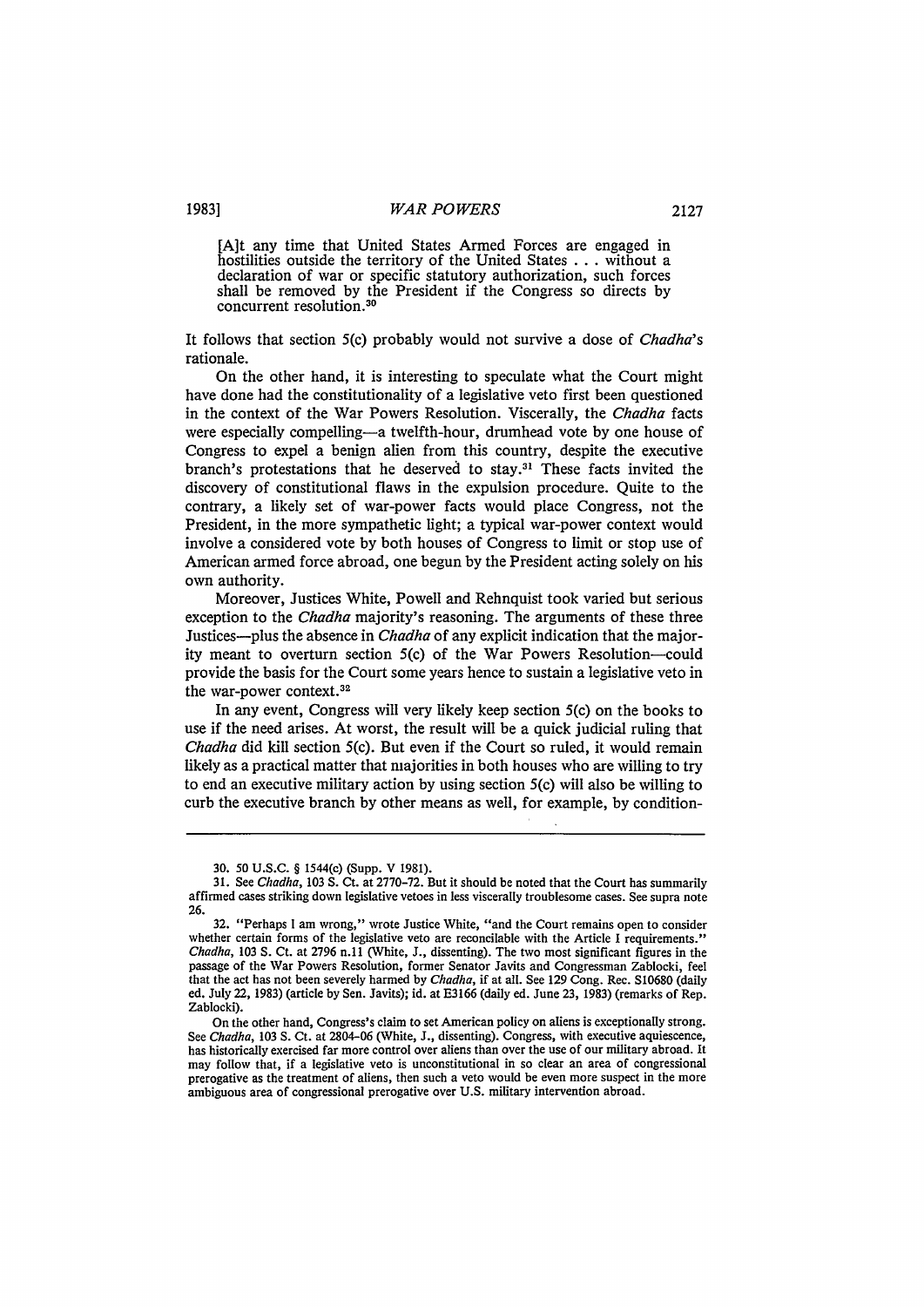ing or denying military appropriations, 33 selective service acts and the like, or even by threatening to impeach the Chief Executive. As a glue for holding such majorities together and as a spur for them to restrain the President by cutting appropriations, it would be hard to find anything more effective than a presidential refusal to honor a concurrent resolution passed under section 5(c). His disregard of the sentiment so expressed by both houses, and the implicit challenge to congressional authority, would very likely have a galvanizing effect.

Further, even though section 5(c) may not survive *Chadha,* the rest of the War Powers Resolution almost surely does since section 9 of the Resolution expressly provides for severability. 34 The remaining elements of the Resolution include section 3's presidential consultation obligations, section 4's presidential reporting duties, and section 5(b)'s provision for ending any executive use of force within sixty to ninety days unless approved by Congress prior to the deadline. Provisions expediting congressional consideration of war-power issues also remain largely unaffected. These sections constitute by themselveswholly without the legislative veto-an assertion of congressional control over American war and peace unprecedented since the framing and ratifying of the Constitution; they provide a powerful vehicle for congressional involvement in shaping American policy. In sum, the War Powers Resolution remains alive and well after *Chadha.* 

Just as before *Chadha,* however, the extent to which the Resolution actually results in heightened congressional involvement in American decisions to use force abroad will depend largely on congressional willingness to use the Resolution's procedures and then encourage the President-quite vigorously at times-to do so as well. Having enacted the Resolution over President Nixon's veto and despite his insistence that it was unconstitutional in part, Congress has since done little to persuade Presidents to do more than meet the act's minimal reporting requirements. Its consultation requirements in particular have gone unobserved, and Congress lost a singular opportunity in April 1975 to give the Resolution substance when the legislators, despite President Ford's invitation, failed to participate in shaping the Saigon evacuation.35

Nonetheless, Presidents Ford, Carter, and Reagan have all reported to Congress under the Resolution. It has been on the books for ten years and has gained the stature that age provides. Sometimes, as here, particular relations between Congress and the President can be altered by legislative fiat, responsive to beliefs about what the Constitution requires. These relations can then shape the future play of politics. Through war-power legislation the President

<sup>33.</sup> Congress forced an end to American involvement in the Indochina War in this fashion. See W. Reveley, supra note 2, at 122, 226.

<sup>34.</sup> *50* U.S.C. § 1548 (1976). The statute in *Chadha* was also found severable. 103 S. Ct. at 2774-76. But see the severability views of Justices White and Rehnquist, 103 S. Ct. at 2798 n.16 (White, J., dissenting), 2816-17 (Rehnquist, J., dissenting).

<sup>35.</sup> See W. Reveley, supra note 2, at 250-53, 261-62.